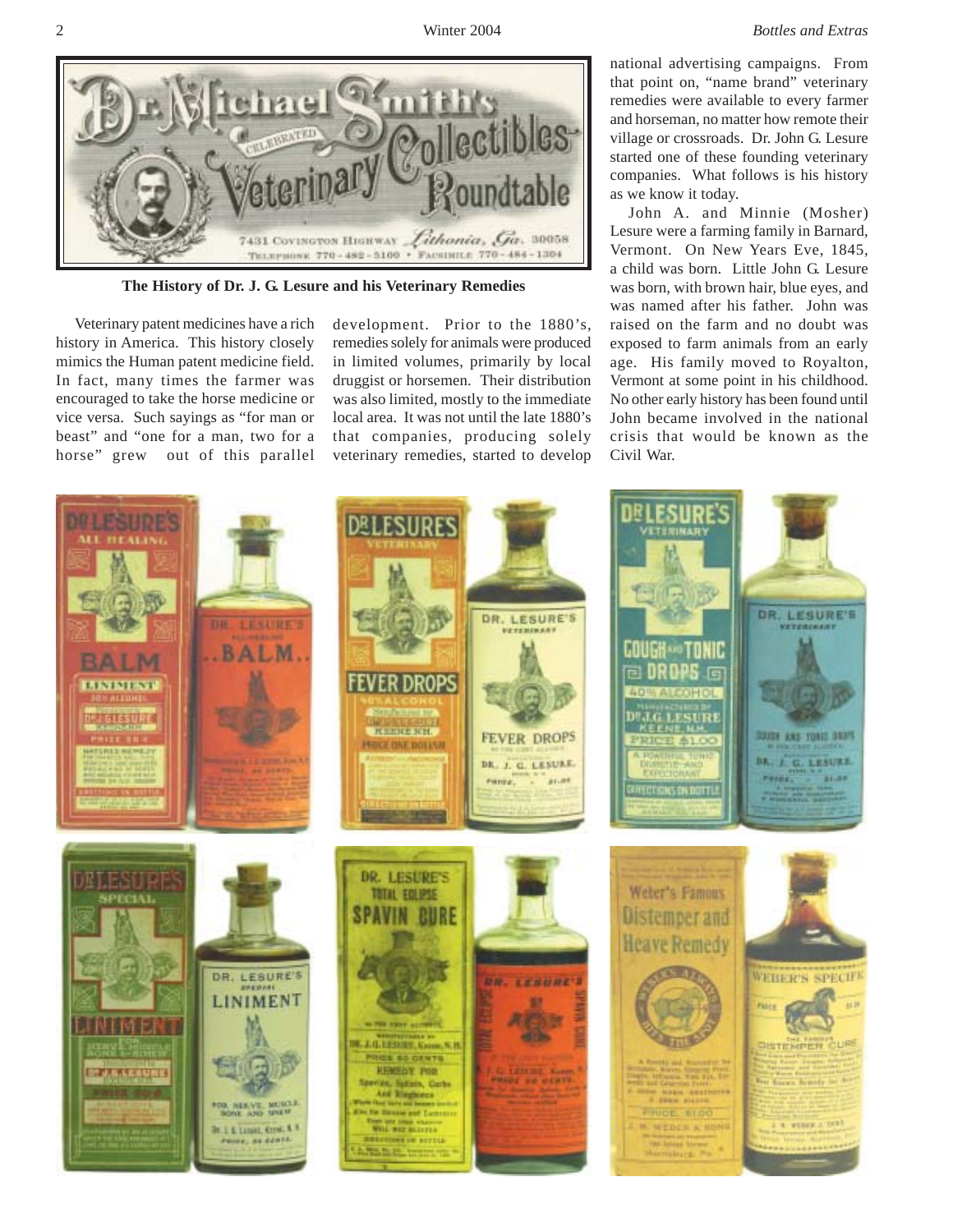## *Bottles and Extras* 3

By 1864, the Northern Army was having trouble refilling it's ranks of volunteers. There was no national draft of young men, so the Government resorted to a bounty paid to men who would enlist. On August 18, 1864, in Royalton, John claimed a bounty of \$100 and volunteered as a soldier in the United States Army. John was 18 years old, listed as 5' 6" tall and gave his occupation as farmer. He was still considered a minor. His father had to sign a consent form in order to complete the enlistment. John's period of service was to be a maximum of one year. John received \$33.33 when he enlisted, \$33.33 on December 31, 1864, and the final payment of \$33.33 when he mustered out of service on June 1, 1865.

John found himself a private assigned to Company G, 8th Vermont Infantry. The 8th Vermont was a part of the Army of the Shenandoah in northern Virginia. John participated in battles at Winchester, Cedar Creek, and Fishers Hill, Virginia. His military career was undistinguished and as the war ended, he was mustered out of service on June 1, 1865, in Washington, D.C.

With his military service out of the way, John returned to Royalton, Vermont to work as a blacksmith and farrier. After a few years, he expanded his business to include a livery stable. His livery business expanded and John continued in this line for fourteen years. It was in these years, working with an experienced veterinarian, that John started to develop a reputation for his work with, and treatment of, horses. He developed a line of cures and remedies which soon had a large following in the countryside. His use of the title Doctor started during these years. The title was the result of "hands on" experience and not a traditional university education.



Personal leather rifle cap box carried by J. G. Lesure during the Civil War. The numeral 8 is the metal ensignia from his kepi worn during the war.



It must be noted that formal veterinary medical education was minimal in the United States at that time. During the 1880-90's, anyone could call themselves a Veterinary Surgeon and go to work. There were few veterinary colleges during this era and less regulation. Most young men who came into the profession were farm boys who developed their skills with hands on experience. Some, as John Lesure did, apprenticed with a veterinary surgeon and learned their art that way. Most country folk were impressed with an elaborate diploma and if need be, one could easily be obtained from a variety of mail order "veterinary colleges." In reality, if people employed you as a veterinarian and bought your medicines, you were a veterinarian, regardless of your education.

In 1885, at the age of 39, Dr. John G. Lesure moved to Keene, New Hampshire. He opened a laboratory, at 144 Winchester Street, to produce his medicines. The doctor's company claimed to have the first full line of veterinary medicines available throughout America. His remedies were on the market several years before such competitors as Dr. A. C. Daniels of Boston and Dr. Claris of Buffalo, New York. He shipped his remedies throughout the United States, selling in country stores, pharmacies, and harness shops. He also had three traveling wagons which sold door to door in New York and the rest of New England.

Dr. Lesure used his full promotional knowledge to come up with some of the most inventive names in the field of Veterinary patent medicine. His medicines included All Healing Balm Liniment, Total Eclipse Spavin Cure, Electric Hoof Ointment, and Worm Annihilator. As with most patent medicine companies, he filled his advertising with testimonials of sure cures. His products "cured" such exotic sounding diseases as black water, heaves, spavin, garget, and sweeney.

Dr. John G. Lesure died on February 11, 1901 at the age of 55 and was buried



Country store, tin front cabinet used to sell Dr. Lesure Remedies.